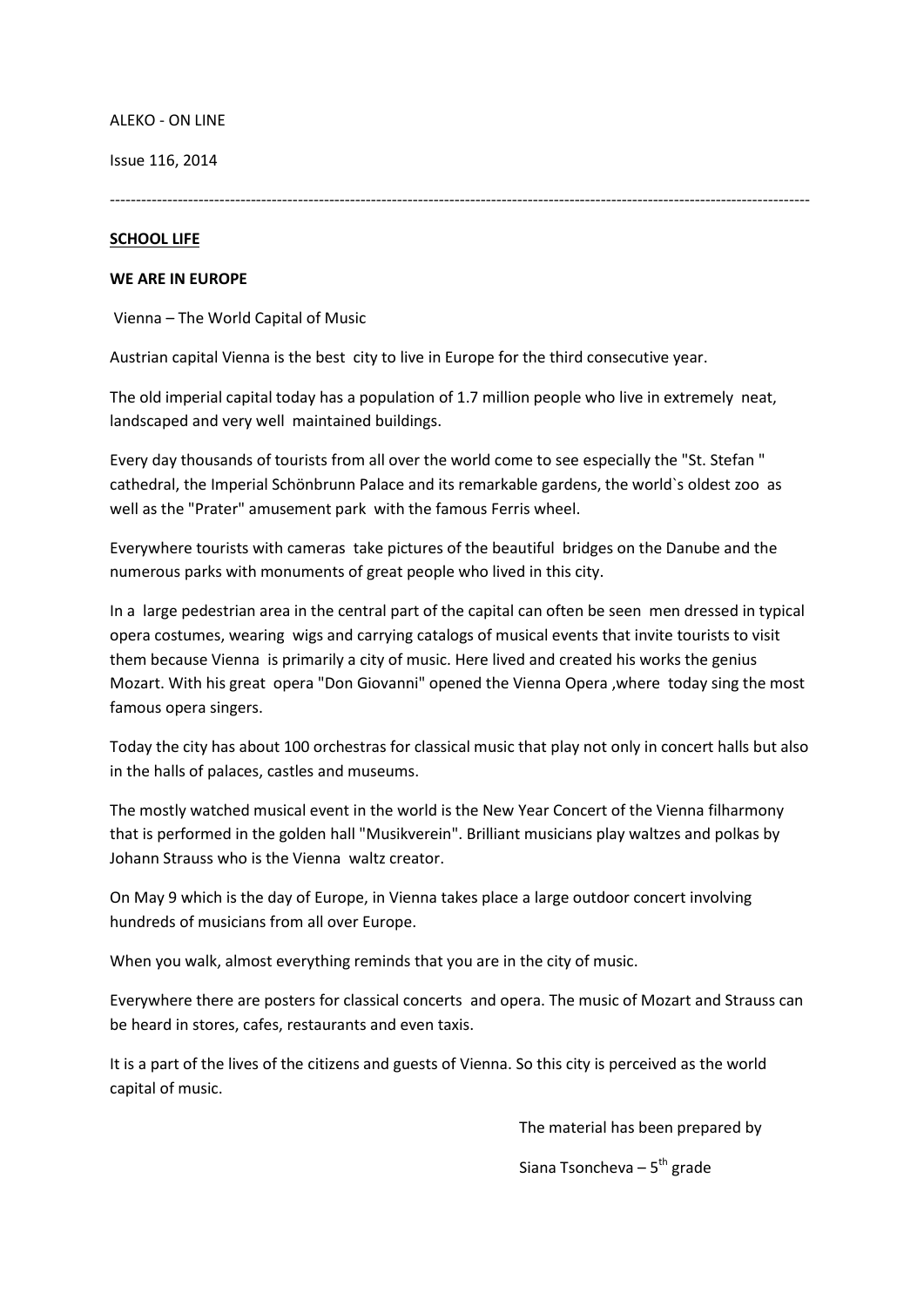### **IN THE WORLD OF ART**

"Forest Resonance" International Festival collect the world in the surroundings of Plovdiv This year Belashtitsa celebrates 1,000 years of its founding after the battle in 1014 between the king of Samuel and the Byzantine Emperor Basil in Belasitza Mountain. According to the legend, theBulgarian blind warriors were given to Nicephorus Skifi, the Governor of Plovdiv area, 1,000 years ago. Namely those blinded prisoners before a millennium founded the Belashtitsa settlement after the name of Belasitza mountain and planted century-old now sycamore trees.

Sycamore wood itself is much younger and unique with its transformation after its cutting down 70 years ago when it literally revived from the destroyed trees.

This year's edition of the "Forest Resonance" festival was held on October 5, culminating in what was called "opal" hour - the most romantic part of the day. In an extremely rich program we could meet as many as 77 enthusiastic artists who packed their ideas with different materials and skills .

Tanya Nevleva, a teacher of Home appliances and economy

### **SCHOOL FOR PARENTS**

### **19 PIECES OF ADVICE TO PARENTS BY MARIA MONTESSORI**

It is believed that in the 20th century four people made a revolution in pedagogy. These are the American John Dewey, the German Georg Kerschensteiner, the Soviet educator Anton Makarenko and the Italian psychiatrist and educator Maria Montessori. In one of her writings Montessori drew up a list of synthesized advice to parents for the harmonious development of their children. They are short, but contain great wisdom.

Children learn from what surrounds them.

If you often criticize the child, he learns to criticize and judge.

If the child is often praised, he learns to assess.

If hostility is consistently demonstrated to the child, he learns to fight.

If you are honest with the child, he learns to be fair.

If you laugh at the child, he learns to be submissive and timid.

If a child lives with a sense of safety, he learns to believe.

If your child is often blamed, he learns to feel guilty.

If you often approve your child`s behavior, he learns to feel good.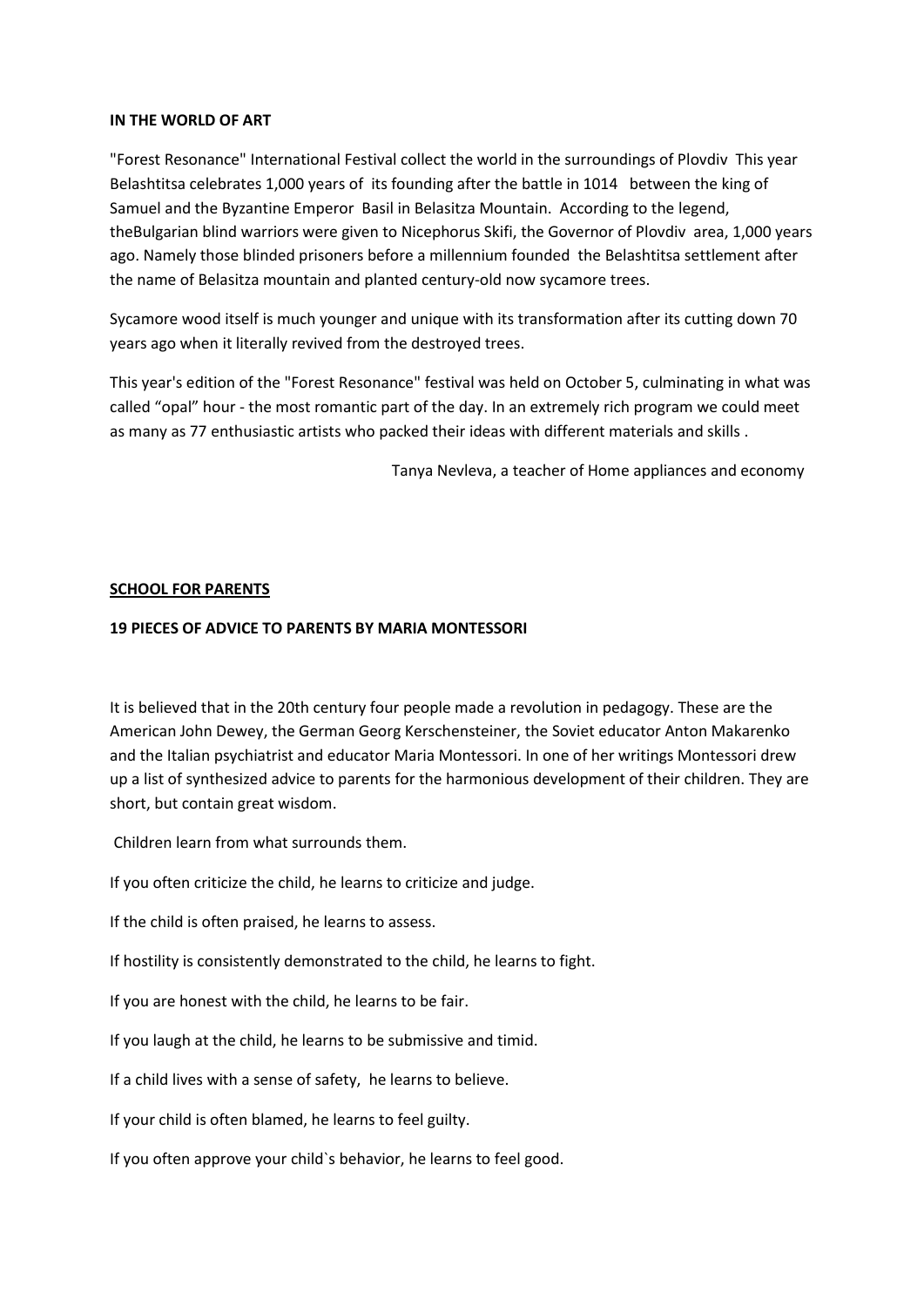If you often indulge in the child, he learns to be patient.

If you encourage your child, he feels confident.

If the child lives in an atmosphere of friendship and feels himself necessary, he learns to discover love in the world.

Do not speak bad things about the child before him or in his absence.

Concentrate on the development of good things in the child not to remain an ultimate place for the bad things.

Always listen to the child and reply him when addressing you.

Respect the child who makes mistakes but now or later he may correct it.

Be prepared to help a child who seeks, and be inconspicuous to the child that has found everything.

Help the child to absorb the unabsorbed things earlier. Do this, filling his day life with care, restraint, peace and love.

When talking to your child, always stick to good manners, offering your best.

Zdravka Petrova - pedagogical advisor, after a material from the

Internet

# **IN THE WORLD OF JOBS**

# **WHAT SHOULD I BECOME?**

# THE A R C H I T E C T

The architect is a professional who designs buildings and facilities.ing

He develops architectural projects and examines the conditions to be met by projecting residential buildings. He also develops projects for interiors of public buildings or hotels.

To become an architect, you have to have good skills of drawing and painting because you will need to depict your ideas on paper or on the computer.

It is also important to be a good mathematician because the design requires correct calculations.

After designing a building, the architect conducts a periodic control of construction and assembly work and give written instructions about the correct implementation of the architectural project.

To become an architect, you have to have a higher engineering and building education.

To learn architecture you must possess qualities arising from the architecture specifics - a fusion of art and construction and technical work. Therefore, applicants must have a versatile general and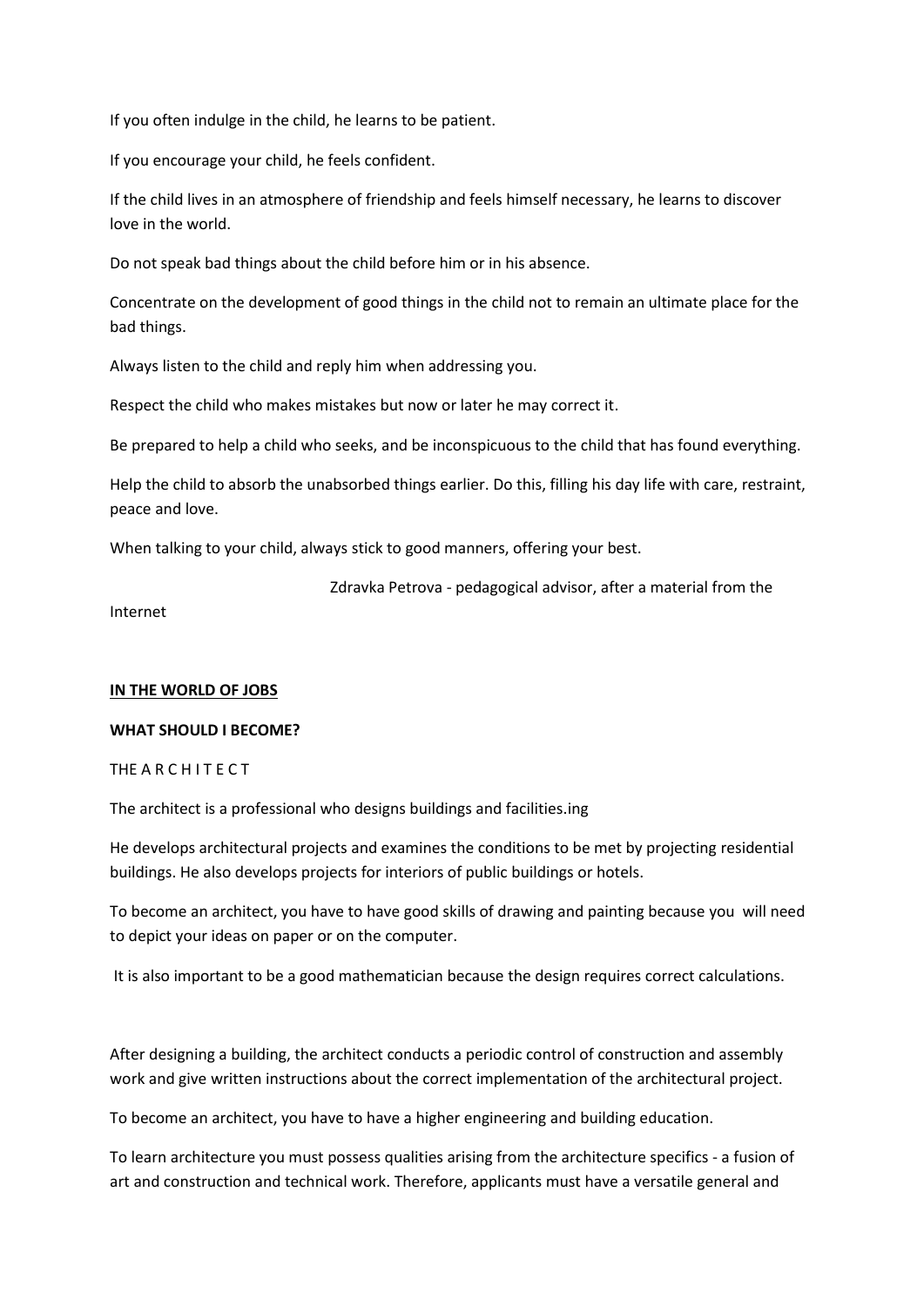artistic culture, a technical sense, a rational and spatial thinking, knowledge and skills in the field of art and an ability of self-creation.

When you graduate you can get a job in construction companies and design offices.

In Bulgaria eight universities offer training as an architect of residential construction. They are:

Higher Construction School "Lyuben Karavelov"

Free University of Varna

Technical University of Sofia

University of Ruse "Angel Kanchev"

New Bulgarian University

University of Forestry

National Academy of Arts

We wish you success in learning and career choices!

Zdravka Petrova - pedagogical advisor, after materials from

*kakvidastanem.bg*

#### **LIBRARIAN AND INFO CENTER**

### **MY FAVOURITE BOOK**

My favorite book is "Stas and Nell." written by Henryk Sienkiewicz, who just makes you feel inside the book. It tells of the story of an eight year- old girl and the fourteen year-old Stas. Stas and Nell have been friends for a long time. Their fathers, who work together as engineers, are friends too. Neither Stas , nor Nelly has a mother. Since they remained single parents, the children`s fathers become still closer.

On Christmas the two engineers take their children with them on business for about a month in Medinet. But there they are hijacked by religious fanatics. After an exhausting journey through the Sahara desert they fall in the country of the cruel Mahdi. The long way home is full of dangerous mishaps and adventures.

"Stas and Nell" is a truly amazing book. It teaches us of patience, prudence and courage. It happened to be my favourite book not by coincidence. I am very glad that I read this book.

Gergana Rodozova, 5 a grade